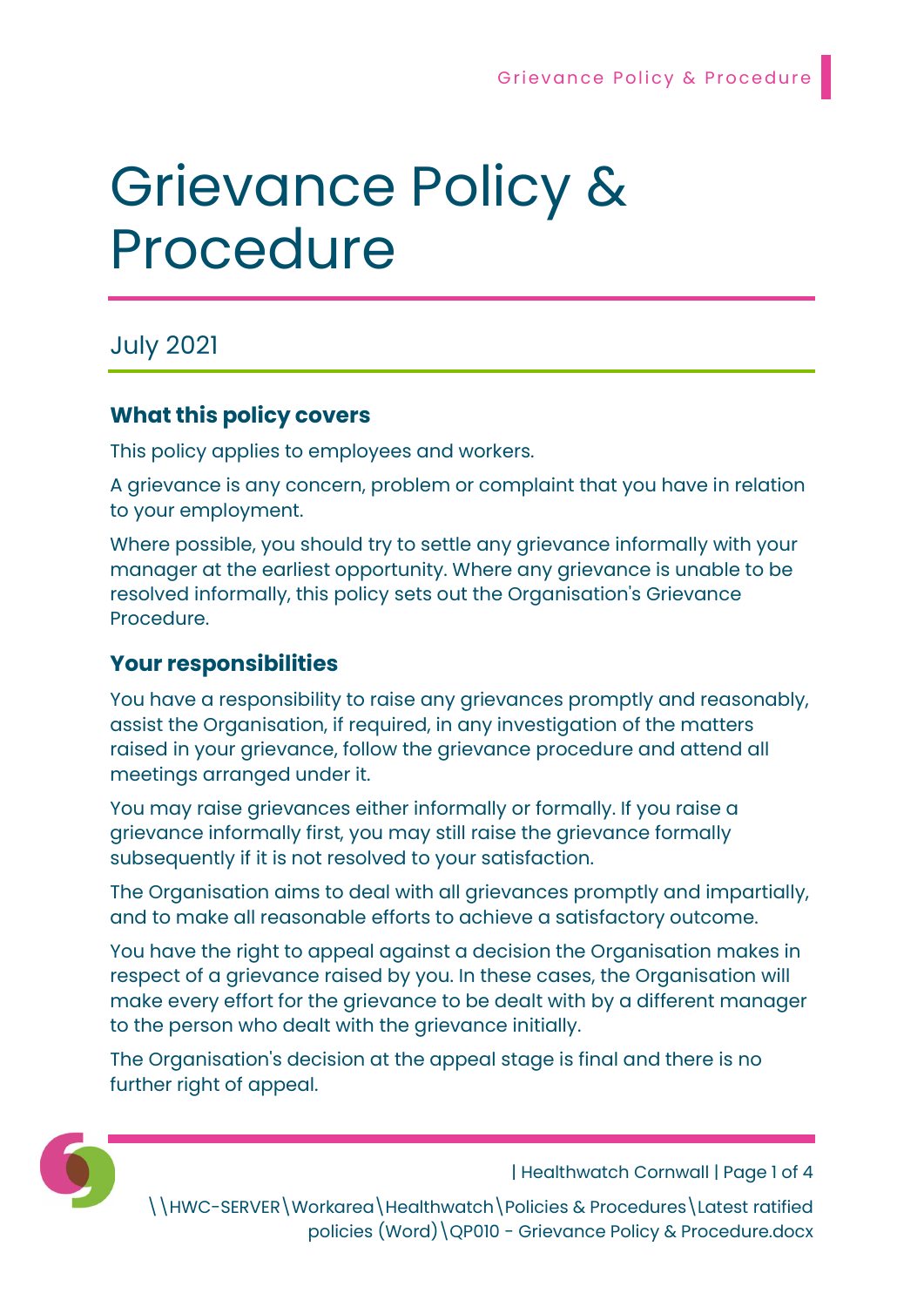# Procedure

## Dealing with grievances informally

If you have any grievance, you should discuss this with your manager in the first instance, who will then attempt to resolve the situation on an informal basis.

If you feel unable to approach your manager directly, you should approach another manager or a more senior member of the Organisation, who will discuss with you ways of dealing with the matter.

If attempts to resolve the matter informally do not work, it may be appropriate for you to raise a formal grievance under the following formal procedure.

## Your right to be accompanied at Grievance Meetings

At all formal stages of this procedure, you are entitled to be accompanied by a fellow worker or by a trade union official. If you are under 18, your parent or guardian will be allowed to accompany you.

Should you wish to be accompanied, you must notify the Organisation of the name and position of your chosen companion as soon as possible.

#### Formal procedure

The Organisation will make all reasonable efforts to deal with formal grievances in a fair and consistent manner. While the Organisation will make every effort to settle any grievance within the time limits detailed in this procedure, this may not be possible on some occasions.

You must set out the nature of the grievance, and the full particulars of it, in writing. The written grievance should be submitted to your manager in the first instance, or to the person identified in your contract of employment. If your grievance is against your manager, you should submit it to another manager or a more senior member of the Organisation.

## Attending the Grievance Meeting

You will be invited to a meeting to discuss the grievance, normally within five working days of the Organisation receiving your grievance. You must take all reasonable steps to attend this meeting.

Prior to the meeting, you should ensure that you are fully prepared to present your grievance, share any supporting evidence and answer any questions relating to the incident/circumstances in question.



| Healthwatch Cornwall | Page 2 of 4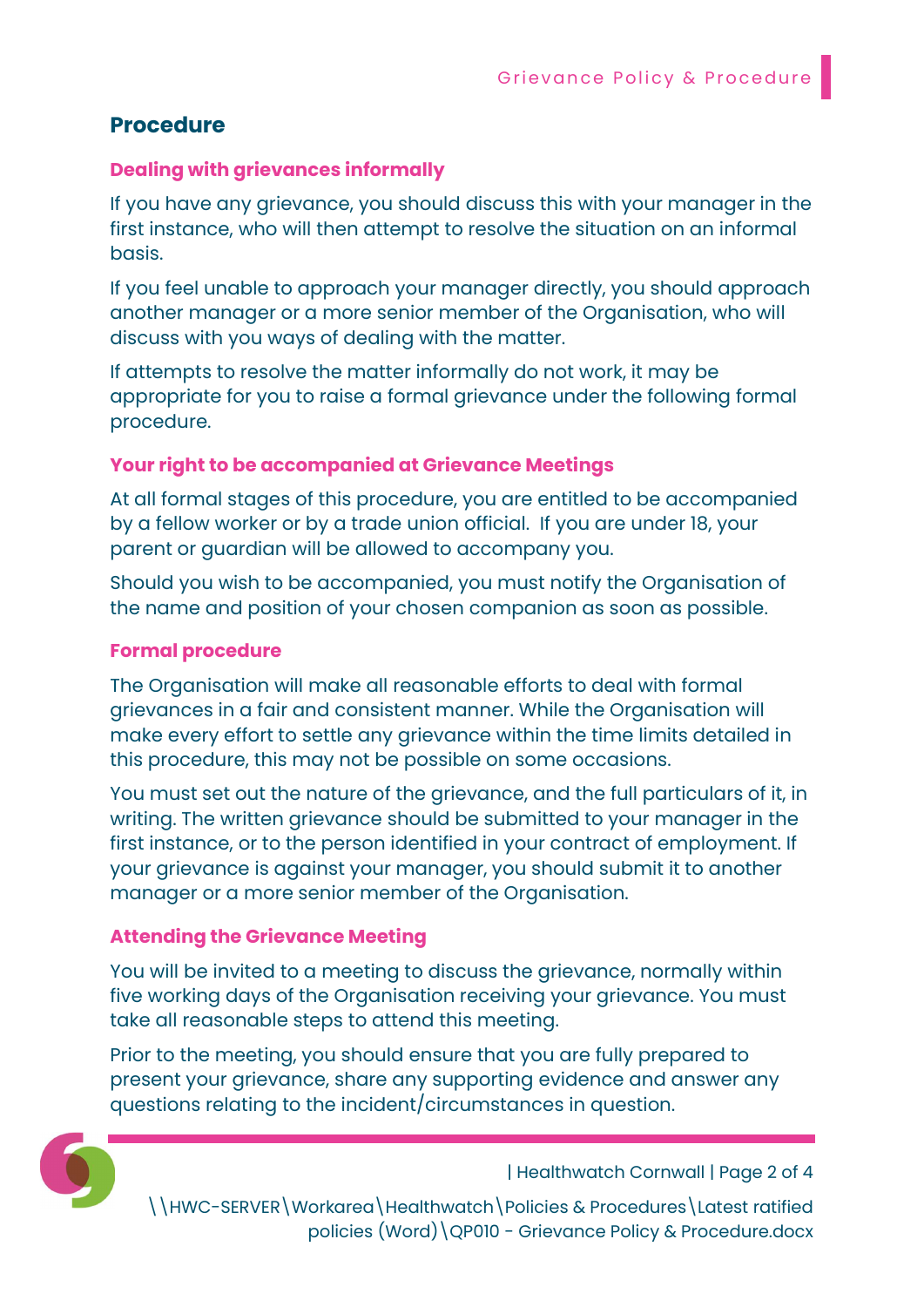You must notify and obtain the consent of all those present at the meeting if you intend to record it.

#### Notification of the outcome

After the Grievance Meeting, an appropriate period of time may be taken to allow for any further investigation and/or the consideration of all the facts before a decision is reached. The Organisation will then, normally, inform you in writing of its decision regarding the raised grievance without unreasonable delay. The letter will also explain your right to appeal against any decision taken.

## Appeals against grievance outcomes

If you are dissatisfied with a decision made regarding a grievance you have raised, you have the right of appeal. Whenever possible, the appeal will be dealt with by a different manager to the person who dealt with the grievance.

Your appeal must be made in writing, stating the reasons for the appeal, to the individual identified in the decision letter. This should be submitted no later than the end of the fifth working day after you received written notification.

#### The Appeal Meeting

The Organisation will arrange and hold an Appeal Meeting as quickly as possible, normally within five days. You will be entitled to attend the Appeal Meeting and will be given an opportunity to state your case.

You must take all reasonable steps to attend this meeting. If you feel that you have a legitimate reason as to why you cannot attend the meeting on the proposed date, you must contact the person named on the invitation letter to inform them of this fact immediately. The meeting may then be delayed to facilitate your attendance, if this is considered reasonable.

You must notify and obtain the consent of all those present at the meeting if you intend to record it.



| Healthwatch Cornwall | Page 3 of 4